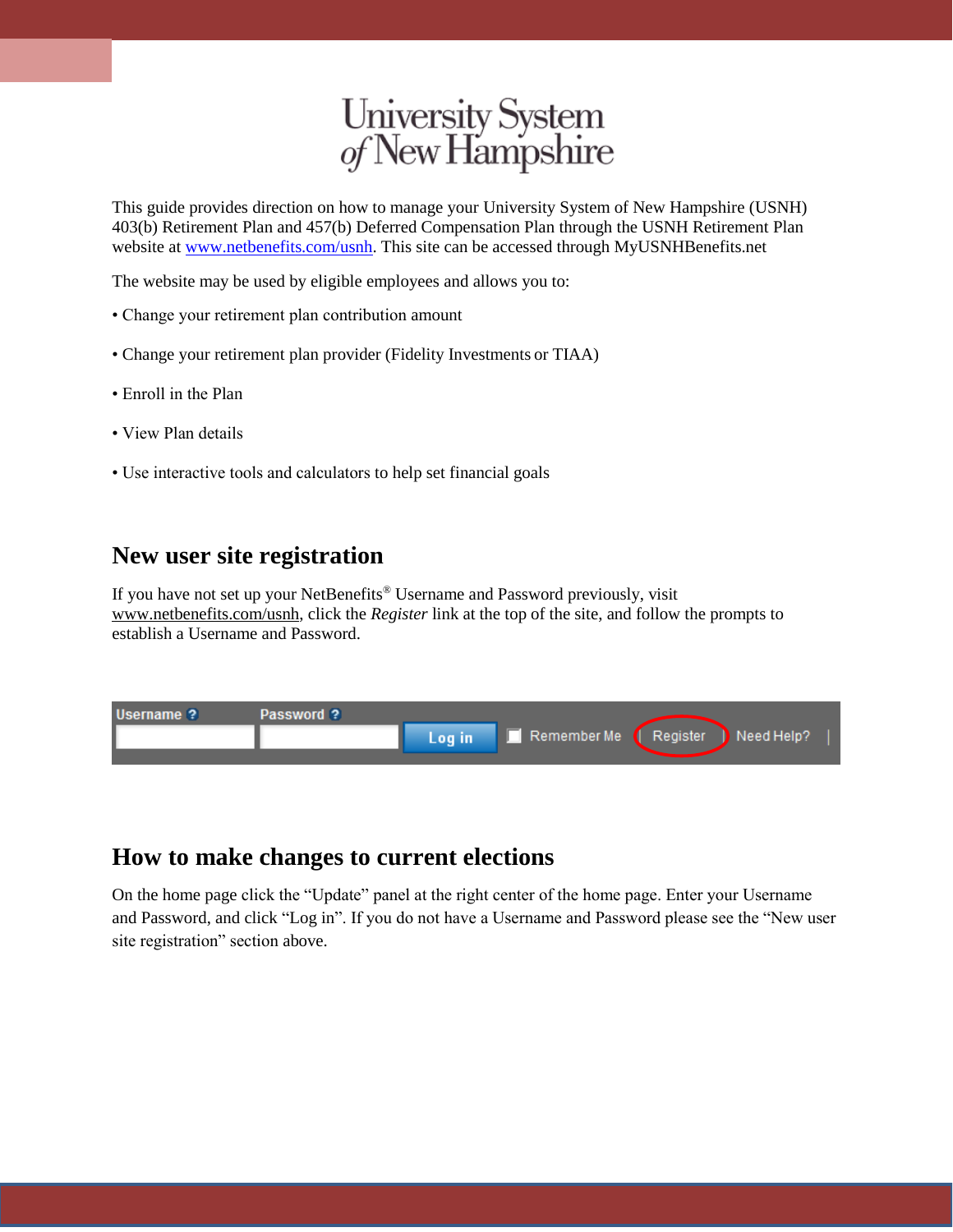

*All screen examples in this Guide are for illustrative purposes only.*

Once you are log in to NetBenefits®

- 1. On the home page, choose "Contribution Amount" in the Quick Links menu for the Plan in which you wish to make a contribution election.
- 2. Choose Contribution Amount on the next screen.

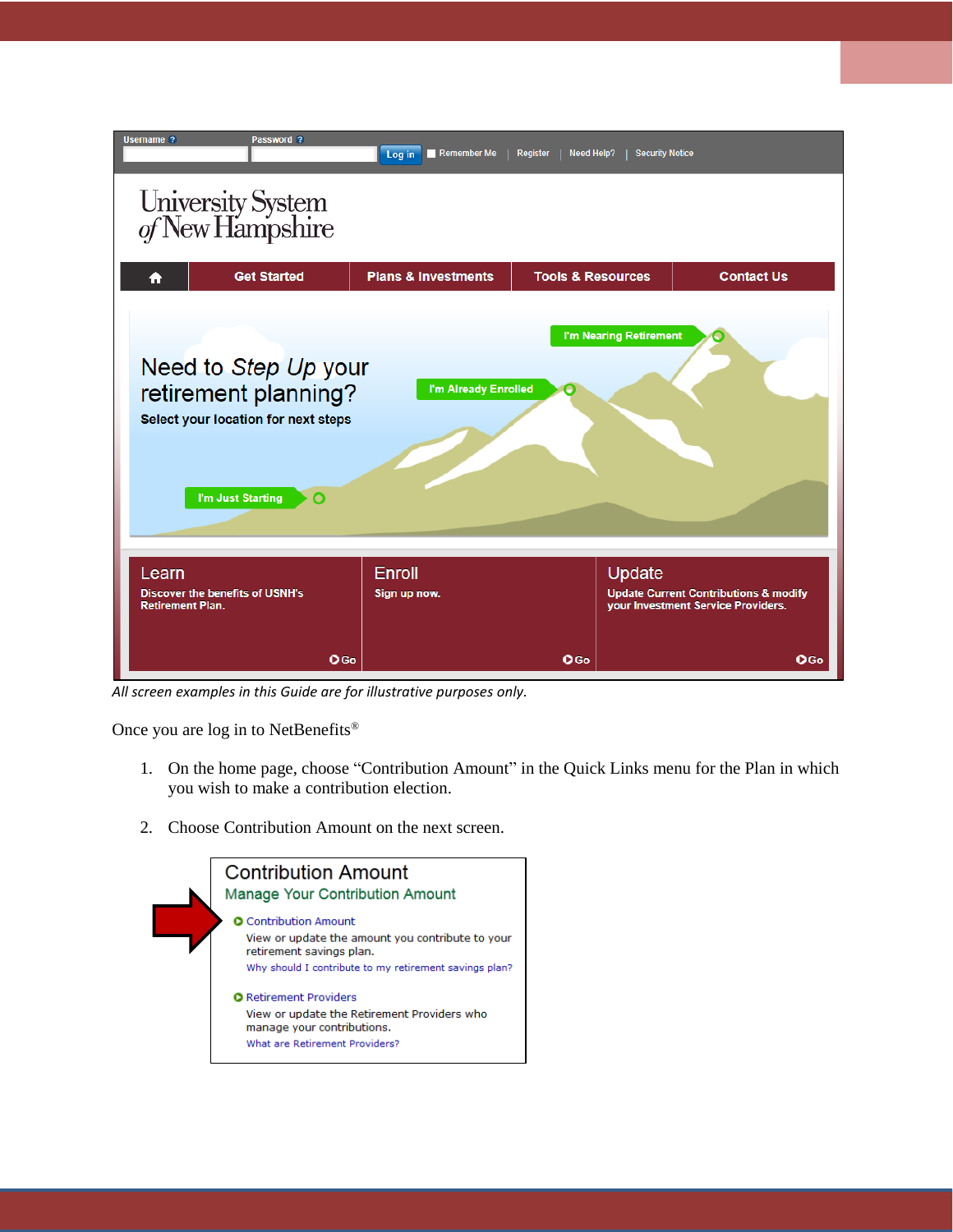## **Deferral election screen**

| <b>Contribution Amount</b>               |                       |
|------------------------------------------|-----------------------|
| <b>PRE-TAX CONTRIBUTION</b>              |                       |
| <b>Current Election</b>                  | 6.00%                 |
| <b>Desired Election</b>                  | $6.00$ %              |
| (2.50% to 6.00% in increments of 0.10%)  |                       |
| <b>PRE-TAX SUPPLEMENTAL</b>              |                       |
| <b>Current Election</b>                  | 0.00%                 |
| <b>Desired Election</b>                  | 4.00<br>$\%$          |
| (0.10% to 64.00% in increments of 0.10%) |                       |
| <b>ROTH CONTRIBUTION</b>                 |                       |
| <b>Current Election</b>                  | 0.00%                 |
| <b>Desired Election</b>                  | 0.00<br>$\frac{0}{6}$ |
| (2.50% to 6.00% in increments of 0.10%)  |                       |
| <b>ROTH SUPPLEMENTAL</b>                 |                       |
| <b>Current Election</b>                  | 0.00%                 |
| <b>Desired Election</b>                  | 0.00<br>$\%$          |
| (0.10% to 64.00% in increments of 0.10%) |                       |
| <b>Contribution Amount Total</b>         |                       |
| <b>Current Election</b>                  | 6.00%                 |
| <b>Desired Election</b>                  | 10.00 %               |
| $(0.00\% \text{ to } 70.00\%)$           |                       |

Your deferral election will be effective the 1st of the month following your election.

- 3. Enter the percentage of pay you wish to contribute to the Plan. Deferral elections will be withheld during each pay period and directed to your chosen retirement plan provider and investment elections. You must choose a pre-tax contribution of 6% before you can elect a supplemental contribution.
- 4. You may choose pre-tax or Roth contributions but not both for the same contribution type.
- 5. Click "Change Contribution Amount".
- 6. Review and submit your contribution amount.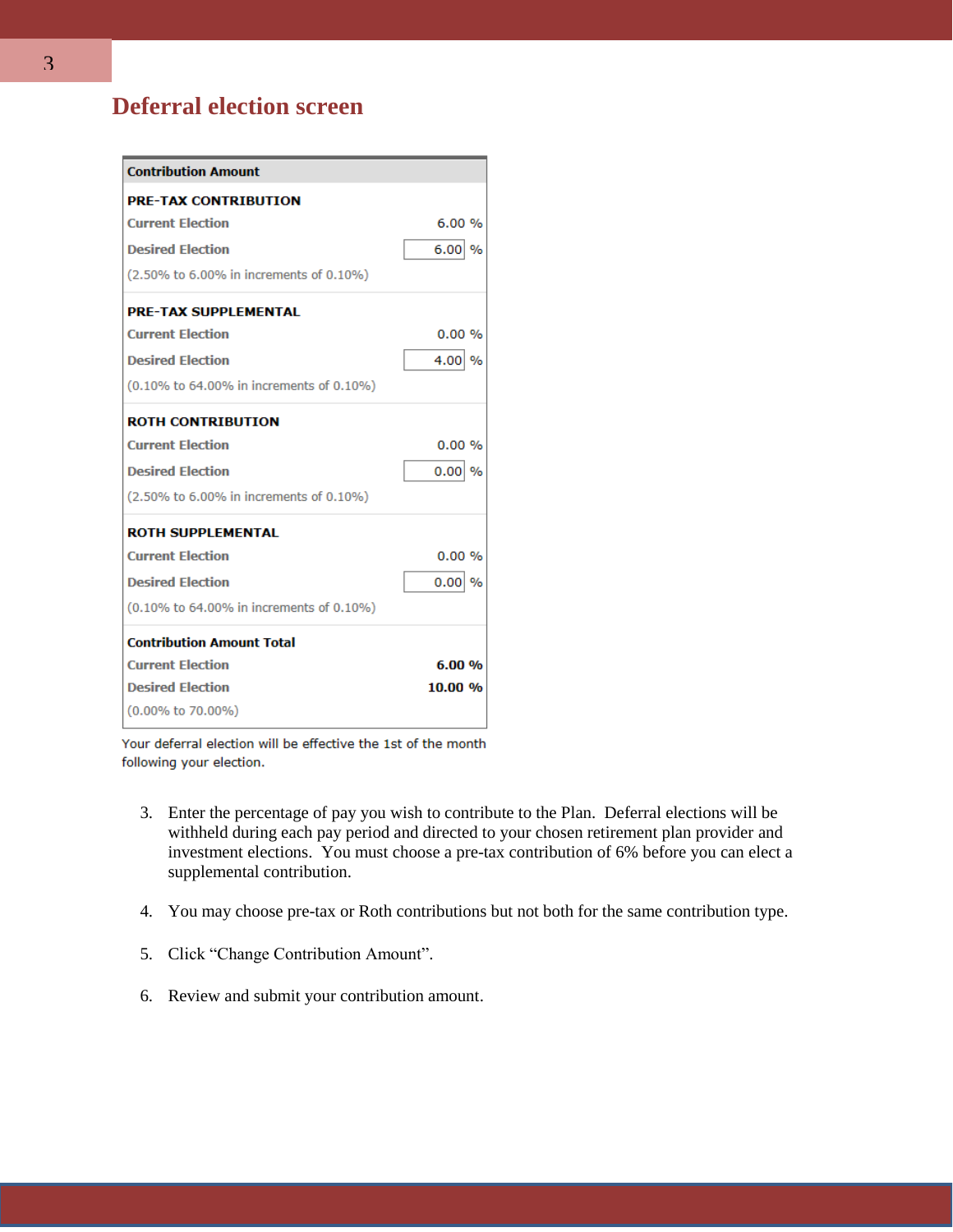## **How to change your Retirement Provider**

- 1. On the NetBenefits home page, choose "Contribution Amount" in the Quick Links menu for the Plan you wish to choose the provider for.
- 2. Select "Retirement Providers".



You can split your deferral election to contribute a portion to each Retirement Provider.

For example; if you make a 6% deferral election, you can then elect to direct 50% of your deferrals (3%) to Fidelity and the other 50% to TIAA. Or any other split you prefer. You can also direct your contributions to retirement provides by source by clicking the blue text in the screen example, below.

| <b>Retirement Provider Flections</b> |                  |           |
|--------------------------------------|------------------|-----------|
| Provider                             | <b>Current %</b> | Desired % |
| <b>Fidelity Investments</b>          | $100 \%$         | 100<br>%  |
| TIAA                                 | $0\%$            | %         |
| Total: (must equal 100%)             | 100 %            | %<br>100  |

You can also make your elections by provider by contribution type by clicking the blue link "make your elections by contribution type".

3. Review and submit your retirement provider elections.